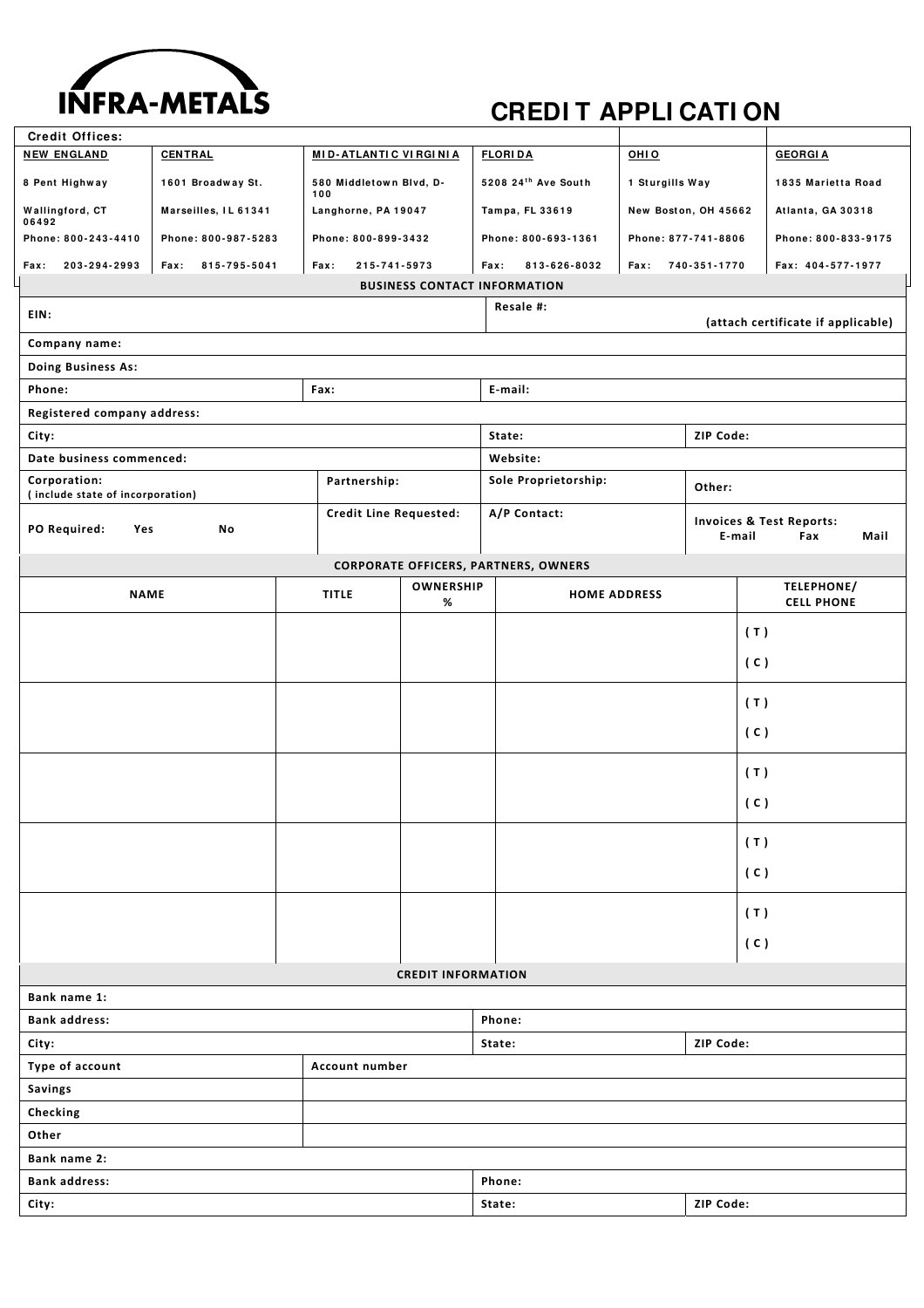

| Type of account                                            | Account number |         |           |  |  |  |  |
|------------------------------------------------------------|----------------|---------|-----------|--|--|--|--|
| Savings                                                    |                |         |           |  |  |  |  |
| Checking                                                   |                |         |           |  |  |  |  |
| Other                                                      |                |         |           |  |  |  |  |
| BUSINESS/TRADE REFERENCES (AT LEAST 2 INDUSTRY REFERENCES) |                |         |           |  |  |  |  |
| Company name:                                              |                |         |           |  |  |  |  |
| Address:                                                   |                |         |           |  |  |  |  |
| City:                                                      |                | State:  | ZIP Code: |  |  |  |  |
| Phone:                                                     | Fax:           | E-mail: |           |  |  |  |  |
| Type of account:                                           |                |         |           |  |  |  |  |
| Company name:                                              |                |         |           |  |  |  |  |
| Address:                                                   |                |         |           |  |  |  |  |
| City:                                                      |                | State:  | ZIP Code: |  |  |  |  |
| Phone:                                                     | Fax:           | E-mail: |           |  |  |  |  |
| Type of account:                                           |                |         |           |  |  |  |  |
| Company name:                                              |                |         |           |  |  |  |  |
| Address:                                                   |                |         |           |  |  |  |  |
| City:                                                      |                | State:  | ZIP Code: |  |  |  |  |
| Phone:                                                     | Fax:           | E-mail: |           |  |  |  |  |
| Type of account:                                           |                |         |           |  |  |  |  |

## **TERMS AND CONDITIONS**

- 1. **Terms.** These terms and conditions set forth on any invoice or other document to which these Terms and Conditions apply (collectively "Terms") supersede any contrary provisions presented in writing or otherwise by any buyer ("Buyer"), and the terms may not be changed other than a writing signed by an authorized representative of Infra‐ Metals Co (Infra). To the extent that the Terms constitute or relate to an acceptance by Infra of an offer by Buyer, the acceptance is expressly conditioned on Buyer's assent to provisions in the terms which are additional or different to those presented to Buyer. To the extent that any portion of the Terms constitutes or relates to an offer, acceptance of the offer is expressly limited to the terms of the offer.
- 2. **Price and Payment.** Except as otherwise expressly provided in the Terms, prices are subject to change at any time without notice and are payable in full net 30 days after invoice. All price and payment terms are subject to credit approval by Infra. Buyer shall pay to Infra a late charge on all past due amounts at the higher of the rate of 1% per month or the highest rate under applicable law and shall in addition pay Infra all costs, including but not limited to, lien and bond flings costs and reasonable attorneys' fees incurred in collecting past due amounts.
- 3. **Delivery, Acceptance and Force Majeure.** Infra will use all reasonable efforts to meet delivery and shipping dates in the Terms, but such dates constitute good faith estimates only, and Infra will not be responsible for failure to meet any specific date so long as it acts in good faith. All claims for defects, errors or shortages with respect to delivered goods must be given in writing by Buyer to Infra within 7 (seven) days after delivery and, in absence of such notice, all goods shall be deemed accepted and in conformance with all applicable requirements for the goods. Infra will not be responsible for delays for reasons beyond the period of the delay.
- 4. **Warranties.**
	- Except as limited by the provisions of the terms, Infra warrants that goods covered by the Terms will conform to the description in the Terms and at the time of delivery, will be free from material defects of workmanship or materials. Infra's sole responsibility under this warranty shall be, at its own expense, to repair and replace any goods which do not conform to the warranty if Infra receives notice of the defect within the time provided in Paragraph 3 before the goods were accepted. The warranty shall not apply to any claimed defect caused by the negligence or intentional misuse of Buyer or any party acting for or on behalf of Buyer.
	- B. EXČEPT AS EXPRESSLY PROVIDED IN SUBPARAGRAPH A, INFRA DOES NOT MAKE AND DISCLAIMS EXPRESS OR IMPLIED REPRESENTATIONS OR WARRANTIES OF ANY KIND WITH RESPECT TO THE GOODS COVERED BY THE TERMS, INCLUDING WITHOUT LIMITATION THE IMPLIED WARRANTIES OF MERCHANTABILITY AND FITNESS FOR A PARTICULAR PURPOSE.
- 5. **Limitations of Remedy.** Buyer's sole and exclusive remedy for any matter or claim relating to the goods covered by the Terms whether in contract, tort (including negligence) or otherwise shall be repair or replacement of the goods in accordance with the warranty provisions of Paragraph 4, subject to the limitations therein. IN NO EVENT WILL INFRA BE LIABLE FOR INCIDENTIAL OR CONSEQUENTIAL DAMAGES OF ANY KIND, EVEN IF INFRA WAS ADVISED OR AWARE OF THE POSSIBILITY OF SUCH DAMAGES.